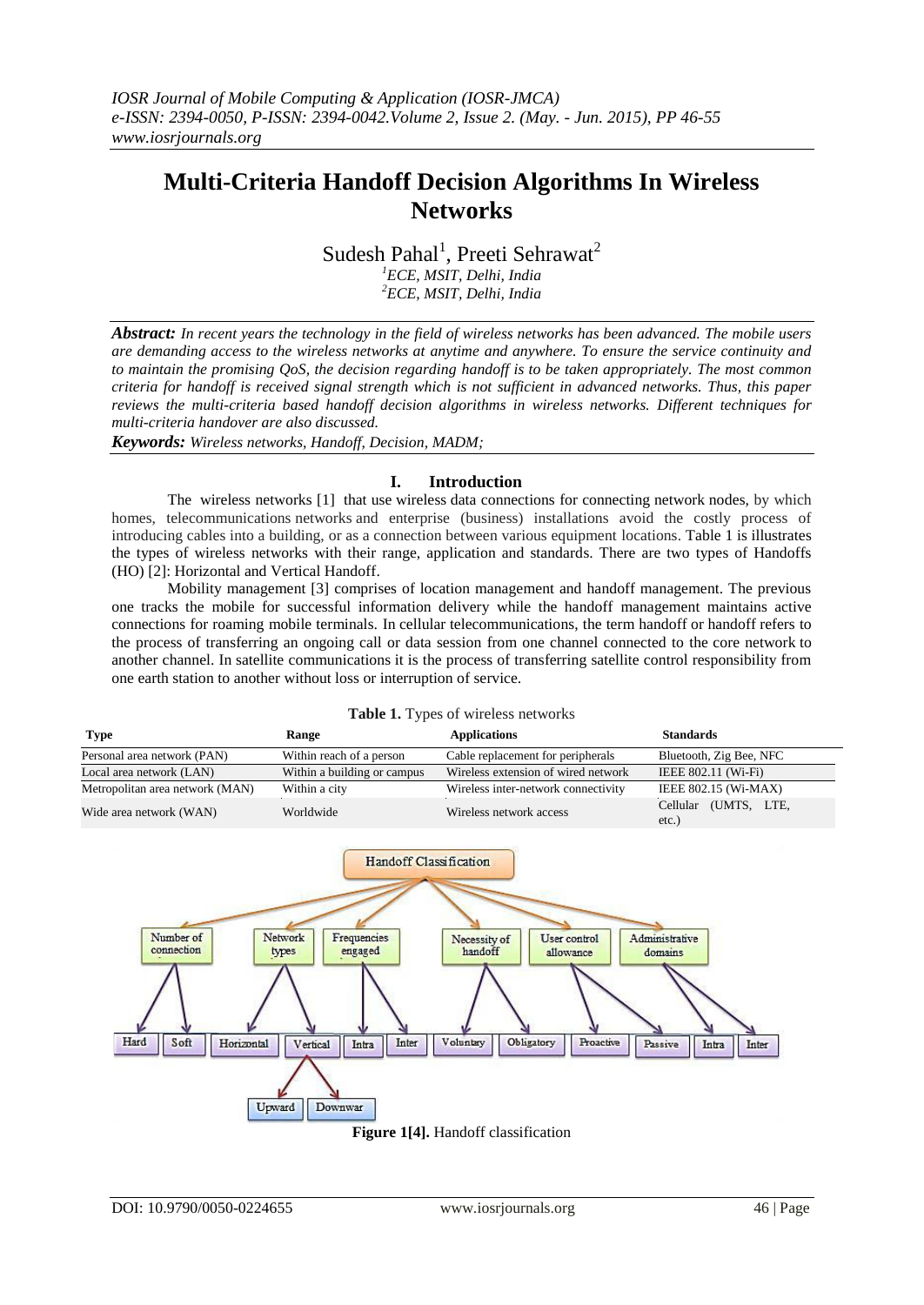Figure 1 shows the HO classification on the basis of different parameters. Three major steps of vertical handoff management [5] are: 1.Handoff Initiation 2. Handoff Decision 3. Handoff Execution. The focus of the present work will be on Handoff Decision techniques as it provides the best system and privilege time for handoff.

There are different types of algorithms for vertical Handoff [6] including the following: Cost function based algorithm (in this type of algorithm, a cost function is calculated for each candidate network [7] and different weights are assigned to distinctive input metrics depending upon the system conditions and user preferences), Context aware algorithm (in this type of algorithm, the information, are related to the mobile host, network and other contextual parameters for intelligent decision making [5]. This information may include capacity, location, user preferences, network QoS, coverage, QoS requirements, and service type e.g. real-time, interactive or streaming traffic.), Threshold Based algorithm (in this type of algorithm, at any time, the server maintains the IDs of the k last reported MNs and the k thresholds that define the distance ranges where objects can move without causing a result change. [8]), Pattern recognition algorithm (this type of algorithm depend on the type of label output, on whether learning is supervised or unsupervised, and on whether the algorithm is statistical or non-statistical in nature), Position Aware algorithm, Received Signal Strength (RSS) based algorithm (in this type of algorithm, RSS is the primary handoff decision criteria. These algorithms use the RSS of the current network and the candidate network [9]), Artificial Intelligence based algorithm.

Each of the above mentioned algorithms has its benefits and limitations. The artificial intelligence, such as neural and fuzzy based algorithms is proving to be very promising to improve the HO efficiency in wireless networks. The term "Neuro-Fuzzy" [10] can be associated with hybrid systems which act on two distinct subprograms: a neural network is utilized in the first subprogram (e.g. in signal processing) and a fuzzy logic system is utilized in the second subprogram (e.g. in reasoning task). Neural networks, concentrate on the structure of the human brain, i.e., on the "Hardware" emulating the basic functions, whereas fuzzy logic systems concentrate on "software", emulating fuzzy and symbolic reasoning. Some of the Vertical Handoff Decision (VHD) criteria/parameters are directly related to the distance between the mobile node and its point of attachment [11]. It is used as a primary decision criteria in most of the existing handoff decision algorithms), System Association time : is the time span that a mobile node stays connected with a current connection and is particularly important for VHD algorithms on the grounds that heterogeneous systems typically have diverse sizes of network [12], Available Bandwidth (BW) : is a measure of the average number of bits transmitted over a channel, Power utilization :If a mobile node's battery is low, then it would be desirable to switch to network, which would have low power requirements [13], Money related expenses, Security, User preferences : is client's personal inclination towards an access network might lead to the choice of one kind of network over the other kind. The algorithm based on multi-criteria are able to reduce the handoff delay and service disruption time, which finally decrease the packet lost and increase throughput during handoff. Fuzzy logic and Artificial Neural Networks [10] (ANNs) are extensively used in literature to perform vertical handoff decisions in order to select the best access network for a Mobile Station (MS). The application of these complicated algorithms is necessitated by the complexity of vertical handoff decisions and dynamic conditions of wireless networks.

In this literature, we provide a complete overview of the recent VHO decision making mechanisms using different techniques. This survey then analyzes and discussed. The remainder of this work is organized as follows. Section 2 presents different types of Handoff decision algorithms for heterogeneous wireless networking, including Universal Mobile Telecommunications System (UMTS), Worldwide Interoperability for Microwave Access (Wi-MAX), Wireless Fidelity (Wi-Fi), Long Term Evolution (LTE) and Femtocell. Section 3 describes the target network selection based on Multi-Attribute Decision Making (MADM) Technique for Heterogeneous Wireless Networks (HWN). Section 4 describes the target network selection based on Neuro-Fuzzy algorithm for wireless networking. Section 5 provides an overview of research gap of different algorithm is used for target network selection for heterogeneous wireless networking followed by scope for the future work. Section 7 concludes the paper.

## **II. Handoff Decision Algorithms for networks (UMTS, Wi-MAX, Wi-Fi, LTE)**

In this section different handoff decision algorithms are introduced to reduce unwanted number of handoffs and to improve Quality of Service (QoS) for different networks like UMTS, Wi-MAX, Wi-Fi, LTE. The author in [14] proposed a Vertical Handoff (VHO) algorithm for heterogeneous network architecture which integrate both cellular network and Wireless Local Area Network (WLAN). In this work, VHO decisions are taken based on parameter coverage and traffic load of WLAN and algorithm ensures better performance in target selection. Some authors like [15], [16], [17] & [18] make use of Markov Decision Process (MDP) in order to optimize the HO performance. In [15], the RSS based single attribute HO decision is considered. The choice of preferred network is determined according to connection lifetime with the help of MDP. The awarded total reward is maximized and number of handcuffs are minimized. Another MDP based cell selection method using Value Iteration Algorithm (VIA) is proposed [16] in which dynamic channel load and link quality have been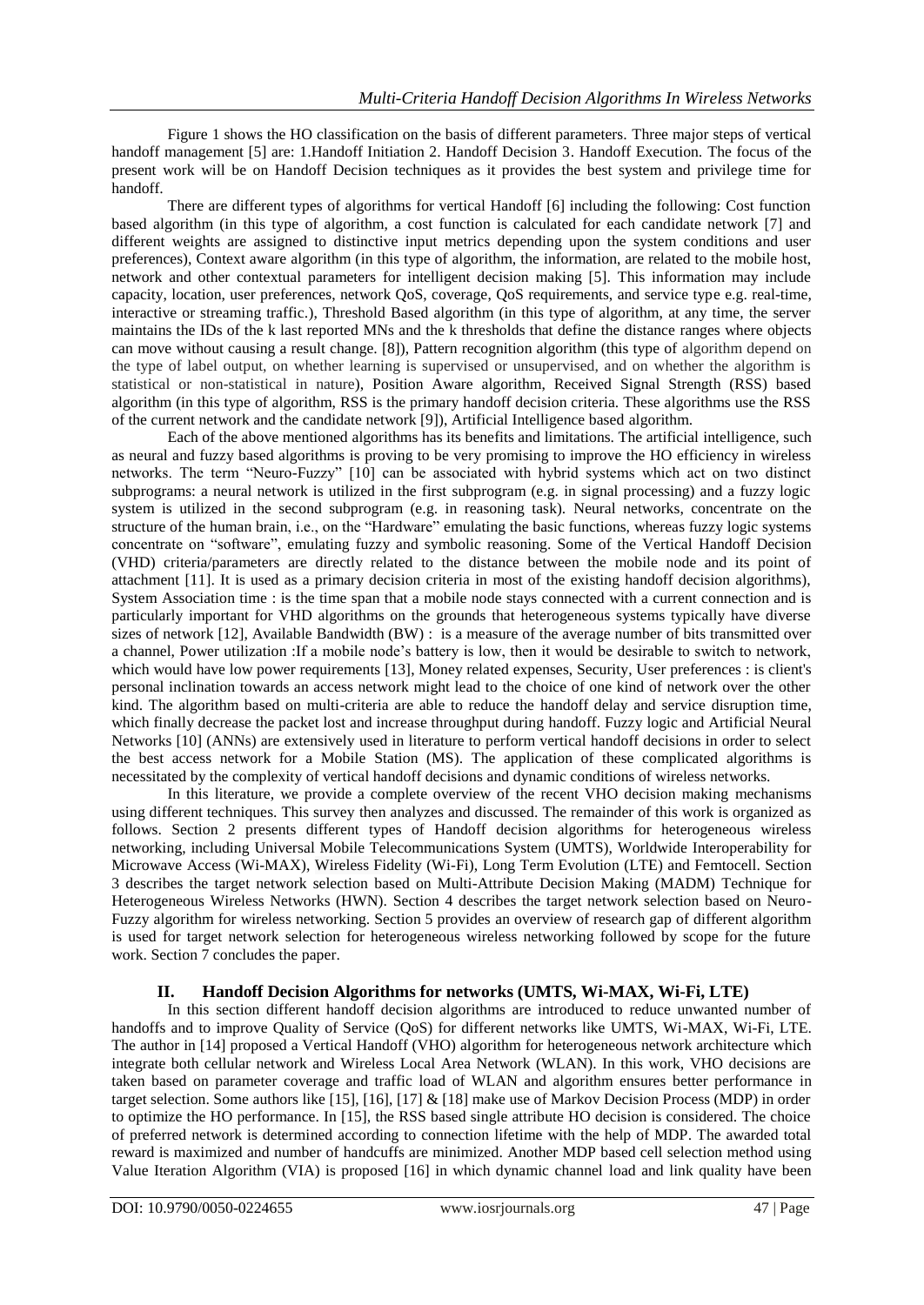considered to reduce the number of handoff and signaling overhead. The vertical handoff decision algorithm in [17] provides support for multiple types of services (video, voice, file transfer protocol) with different priorities. By modeling vertical handoff process as an MDP, a new reward function is introduced which consists of both QoS profit and Handoff cost. So this algorithm decreases the number of handoffs by 15% to 22% as compared to the existing algorithm like Simple Additive Weighting (SAW) VHDA. In most of the research works, major challenge is the handoff across various HWN as well as reduction of call drop probability. One of the solution of the above mentioned problem is described in [18] for the improvement of end-to-end QoS supporting high data rates, real time transmission over a wide area and enabling users to specify their personal preferences using MDP. This method uses delay as its basic parameter to select a network during handoffs. The simulation shows that algorithm reduces call drop probability and satisfies user's requirements. Some authors have proposed QoS based handoff scheme [19,20] for Wi-MAX/WLAN networks. According to [19] whenever MS is out of range of all Access Points (AP)/Base Stations (BS), then it can communicate through any other station, which are in range based on ad-hoc network technology and provides communication service to users. A central method of handoff management is proposed in [20] based on cloud technology and fuzzy logic by which QoS has been increased in mobile station based on efficient network and the optimal procedure of intelligent vertical Handoff. Now, for providing service to a Mobile Node (MN) by choosing an appropriate network, a Modified Optimization (M-OPTG) [21] VHO or Horizontal Handoff (HHO) algorithm is presented. It provides a better performance on the basis of battery life time, load balancing, call dropping probability and minimizing the number of handoff by considering the velocity of MN for the real time scenario using network simulator.

In addition to reducing the number of handoffs, delay is another parameter which is to be reduced [22]. The number of handoffs and decision delay are estimated and compared for different value of standard deviation of shadow fading and velocity of Mobile Terminal (MT) of interest. The RSS with dwell timer based VHO algorithm gives the best performance among all VHO algorithm in Third Generation (3G) and WLAN networks. In previous papers, slow moving vehicle is considered while in order to improve the handoff performance in high speed railway [23], a Location Based Handoff Algorithm (LBHA) in LTE network is proposed for high speed, mobility scenario, which is expected to support the subject's mobility at a speed of up to 500km/h and reduces the probability of unnecessary handoff. A realistic performance evaluation framework for packet loss based VH triggering algorithm for voice over WLAN/Cellular media proposed in [24] by which utility of the framework is increased.

The authors in [25] proposed the seamless approach to perform vertical and horizontal handoff for reducing the probability of call blocking and dropping during the handoff process and also reduced the unnecessary handoff in networks. This scheme is adding some parameters like cost, coverage area, available BW, velocity of MN along with RSS for making handoff decision.

In all the above mentioned papers, different criteria have been used, but which parameters are good and responsible for a fruitful handoff process is an open issue. So, to find out the widely used parameters for fruitful handoff process, different parameters are identified and studied based on the path traversed by the HO decision process [26]. This work concluded that most widely used input parameters for decision process are RSS, BW, speed, cost, direction, Signal to Interference Noise Ratio (SINR) for achieving seamless mobility. To reduce the ping pong affect and minimize the number of HOs, the authors in [27] propose a vertical handoff decision strategy using History Based Communication Graph Algorithm (HBCGA). This work highlighted the fact that user behavior is unpredictable. The authors in [28] proposed a user oriented handoff decision strategy that considered its preferences to enhance mobility experience. In this work, utility-based decision scheme is a single criterion utility function applied to each decision criterion and an adaptive multi-criteria utility function that aggregates decision criteria according to user preferences. According to the results, this approach satisfies principally users' requirements and outperforms the concave utility, Technique for Order Preference by Similarity to Ideal Solution (TOPSIS) and RSS based methods.

Once the decision regarding handoff is finalized the next challenge is to select the most appropriate technique network for handoff.

# **III. Target network selection based on MADM Techniques**

In this section, researchers adopted MADM techniques in order to select the most suitable target network for HO. The commonly used MADM [29,30] techniques are: TOPSIS [30]: the chosen candidate network is the one which is the closest to ideal solution and the farthest from the worst case solution, SAW [31]: the overall score of a candidate network is determined by the weighted sum of all the attribute values., Multiplicative Exponent Weighting (MEW), Weighted Product Model (WPM) [32], Grey Relational Analysis (GRA) [33]: is then used to rank the candidate networks and selects the one with the highest ranking. The vertical handoff decision with multiple attribute is a complex problem, MDP [34]. In order to implement the above mentioned techniques for handoff, an entity named as Media Independent Handoff (MIH) [35] is to be used. The Media-independent framework is a scalable and efficient method of addressing inter-technology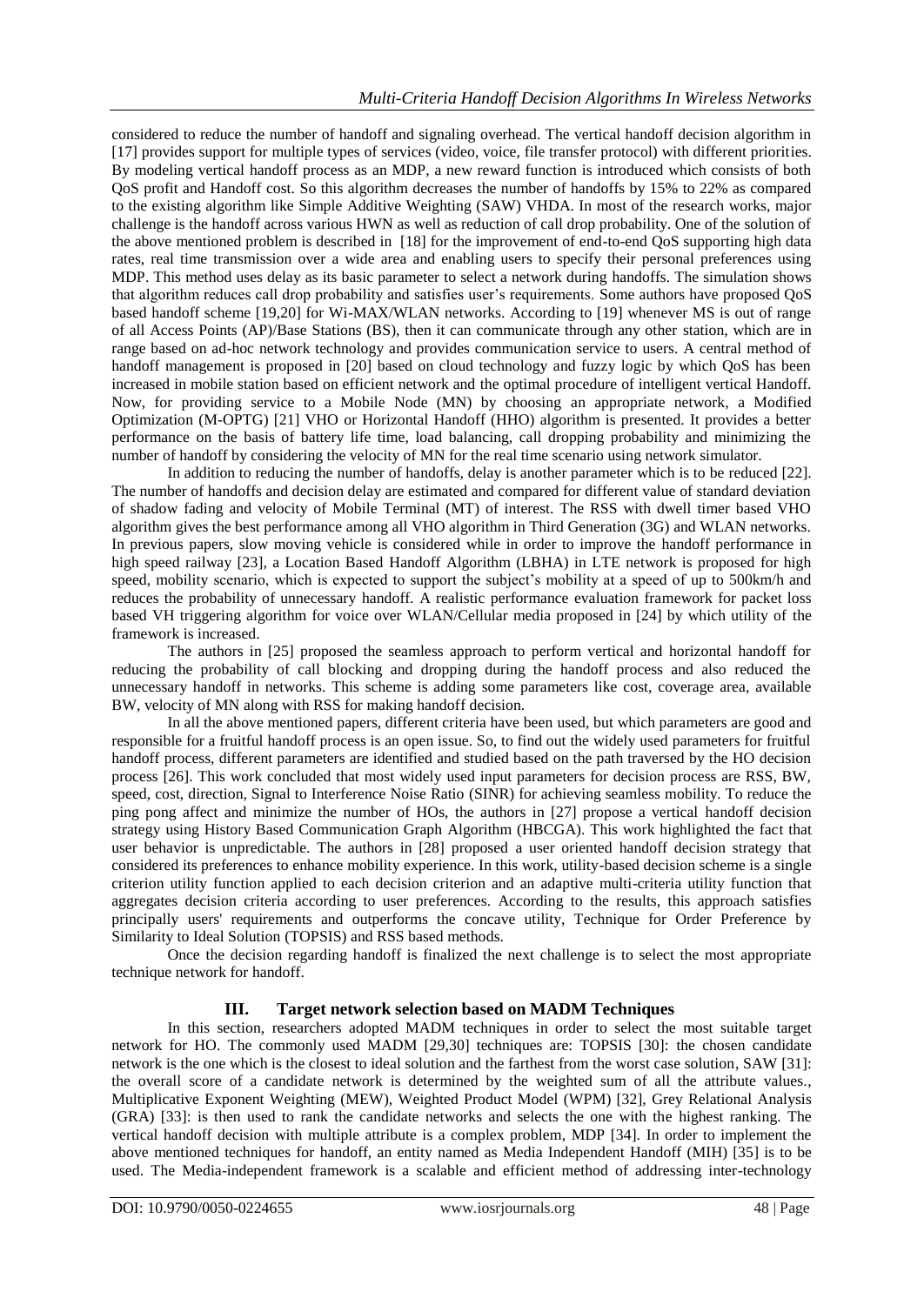handoffs. With a common platform in place to address handoffs, each access technology requires only a single extension to ensure interoperability with all other access technologies. This is the approach embraced by the IEEE 802.21 standard, which defines a common set of MIH services that interact with the higher layers of the protocol stack. The authors in [36] proposed architecture for the best network selection and resource management in heterogeneous environment based on IEEE 802.21 standard for handoff initiation and preparation. The information collection, monitoring and resource reservation are based on an MIH algorithm with input criteria of speed of MT, QoS, type of service, security level and cost. The authors in [37] compared different techniques of VHO decision in HWN based on various MADM techniques and concluded that TOPSIS is better decision maker as compared to SAW. In continuation with above the authors in [38] compared SAW with another decision maker WPM and found WPM as better than SAW. To deal with the false handoff indications, an optimizing handoff triggering technique based on Global Positioning System (GPS), Location Service server (LSS), is proposed to name as GRA [39]. This work has considered the context of energy consumption for scanning frequency and failed handoff, packet loss ratio, handoff delay for simulation. Some authors like [40, 41] also compared multi-criteria vertical handoff algorithms for performance evaluation in HWN. To improve network performance in terms of number of handoff, network balance and average blocking probability, the author in [40] compared multi-criteria (equal, mobile and network priority) vertical handoff decision algorithms. The number of handoff is decreased by 84.60%, while network balance is improved by 20.23% and average blocking probability improved by 20.23% when compared to conventional method ( single criteria RSS based). The authors in [41] compared handoff decision algorithms named as MEW, SAW and TOPSIS in terms of end-to-end delay and packet loss using two available networks WLAN and Wi-max using NS-3. Simulation results show that MEW, SAW and TOPSIS perform differently to four traffic classes in term of Packet Loss and Delay. The authors in [42] proposed an algorithm based on Reinforcement Learning (RL) and MDP for the selection of best network.

The authors in [43] addressed the handoff decision and target network selection issue in 3rd Generation Partnership Project (3 GPP) LTE-A networks, in order to prevent congestion state by considering network capacity and load of metrics. To maintain more dynamism and autonomy, the target Radio Access Technology (RAT) selection scheme is devised by integration of MIH protocol. Simulation results show that this algorithm improved load balance index and also maintain a lower rate of VHO block, which enhances network performance.

A performance evaluation analysis of MADM methods (GRA, MEW, TOPSIS, SAW) for network selection using real user data is conducted on Google Nexus one android mobile device in [44] to have a tradeoff between energy efficiency and user perceived quality level. Simulation results show that MEW finds best energy quality trade-off for users among all MADM solution. Some authors like [45,46,47] make use of Analytic Hierarchy Process (AHP) to improve data rate, to reduce the ping-pong effect and to select largest Potential Contribution Ratio (PCR).

In [45], the authors proposed cross layer based dynamic handoff algorithm for handoff requirement factor estimation and target network selection and eliminated unnecessary handoff and reduced the signaling overhead and service interruption. In this work, TOPSIS combined with Fuzzy AHP is used to assign priority to parameters responsible for handoff decision. The proposed mechanism can easily respond to expected changes in network condition by tuning the weights used for implementing TOPSIS. Simulation results show that the performance of Handoff algorithm is improved up to 43%, 35% and 17% in terms of data rate, delay and security in comparison of conventional algorithm.

| Ref    | <b>MADM</b> method              | Criteria                               | <b>Networks</b>           | <b>Conclusion</b>                                                  |
|--------|---------------------------------|----------------------------------------|---------------------------|--------------------------------------------------------------------|
| $[35]$ | GRA, TOPSIS,                    | Loss, Handoff<br>Packet                | LTE, Wi-Fi, Wi-           | GRA is the best among all.                                         |
|        | SAW, MEW, WPM                   | Delay                                  | <b>MAX</b>                |                                                                    |
| $[37]$ | MEW, SAW, TOPSIS,<br>AHP        | Packet loss, Delay, BW,<br>Jitter, BER | WLAN,<br>Wi-MAX,<br>Wi-Wi | TOPSIS is the best among all.                                      |
| $[44]$ | GRA, MEW, TOPSIS,<br><b>SAW</b> | Energy efficiency, OoS                 | WLAN,UMTS                 | MEW finds better OoS than GRA, TOPSIS, SAW                         |
| [49]   | SAW, MEW,                       | Bandwidth,<br>packet                   | WLAN,                     | <b>TOPSIS</b><br><b>SAW</b><br>suitable for<br>and<br>voice<br>are |
|        | TOPSIS.                         | delay,<br>packet<br>loss,              | UMTS,                     | connections resulting in low packet delay, while                   |
|        | <b>GRA</b>                      | monetary cost                          | Wi-MAX                    | GRA, MEW are suitable for data connections                         |
|        |                                 | Throughput                             |                           | obtaining high throughput                                          |
| [50]   | TOPSIS,                         | Cost<br>byte,<br>per                   | UMTS.                     | TOPSIS.                                                            |
|        | <b>GRA</b>                      | bandwidth.<br>security.                | WLAN,                     | GRA has the highest criticality index for                          |
|        |                                 | packet delay, packet                   | Wi-MAX                    | all traffic classes                                                |
|        |                                 | Loss                                   |                           |                                                                    |
| [51]   | SAW, MEW,                       | Loss rate, delay,                      | UMTS.                     | TOPSIS,GRA,<br>and SAW<br>perform<br>better than                   |

**Table 2** Performance studies

DOI: 10.9790/0050-0224655 www.iosrjournals.org 49 | Page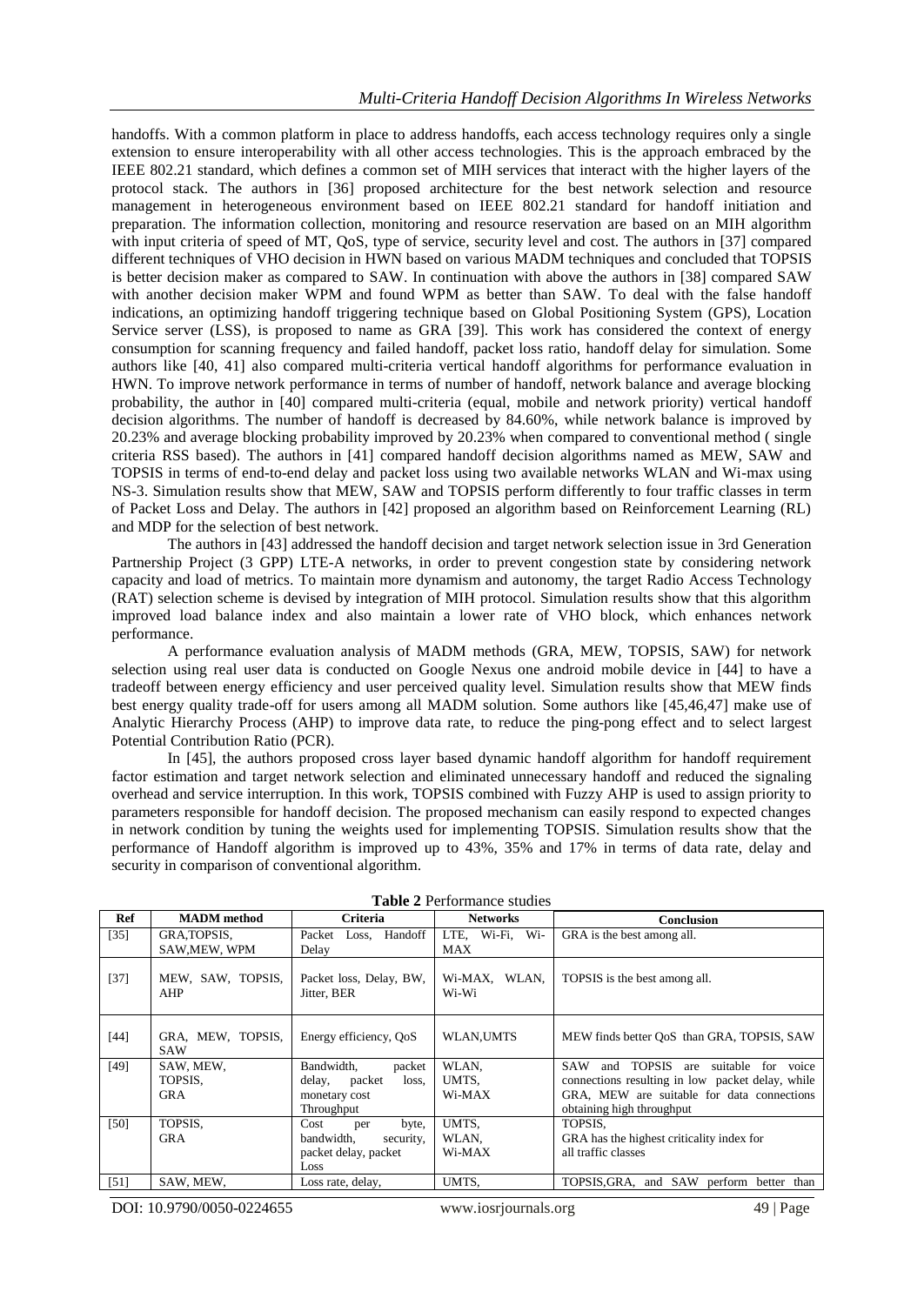|      | TOPSIS.    | Bandwidth                     | GPRS,       | MEW for the best effort.GRA, SAW and TOPSIS     |
|------|------------|-------------------------------|-------------|-------------------------------------------------|
|      | <b>GRA</b> |                               | <b>WLAN</b> | have Similar performance                        |
|      | SAW, MEW,  | bandwidth.<br>Available       |             | GRA, MEW, and ELECTRE are suitable for data     |
|      | TOPSIS.    | total                         | WLAN.       | connections obtaining high throughput while     |
| [52] | ELECTRE.   | bandwidth, packet delay, UMTS |             | and TOPSIS are suitable for voice<br><b>SAW</b> |
|      | GRA        | throughput                    |             | connections resulting in low packet delay       |



**Fig:2 [53]** Adaptive Multi- Criteria Vertical Handoff decision algorithm

Another research work in [46], proposed Fuzzy Logic Processing (FLP) combined with AHP for UMTS and Wi-MAX overlay networks. In FLP section, dynamic network parameters including RSS and BW are exploited to evaluate the User satisfaction (US) by fuzzy inference. In AHP section, a decision matrix is constructed using the parameters of service cost, battery consumption, and network delay and user preference. Finally, the decision is made according to the weighted value of the US and AHP for different traffic type. The approach effectively mitigated the ping-pong effect as well as terminal power consumption.

Another methodology termed as the bankruptcy game is combined with AHP in [47] which AHP takes the responsibility of evaluating weights of multiple decision criteria, which depends more on the consideration from the user side. On the other hand, the bankruptcy game is mainly used to assess the potentials of available candidate networks. Finally, the combination of AHP and the bankruptcy game evaluates the PCR of each candidate network and the network with the largest PCR is selected. A dynamic programming method (Knapsack- TOPSIS method) is given in [48] that divide the network into zone to get better performance in terms of QoS.

In the table 2, the performance evaluation is done on the basis of different parameters and for different wireless networks. In this section appropriate network selection is done on the basis of different algorithms for different wireless networks. With the help of comparison, the best technique is also decided to select the target network.

The next section is based on research regarding target network selection for handoff on the basis of Neuro-Fuzzy algorithm.

# **IV. Target network selection using Neuro-Fuzzy based algorithm**

In this section, the target network selection using the Neuro-Fuzzy based algorithm is discussed. In highly integrated wireless environment, the selection of a network that can fulfill end-users service requests while keeping their overall satisfaction at a high level is vital. The wrong selection can lead to undesirable conditions such as unsatisfied users, weak QoS, network congestions, dropped and/or blocked calls, and wastage of valuable network resources. Traditional schemes perform the handoff necessity estimation and trigger the network selection process based on a single metric such as RSS. These schemes are not efficient enough, as they do not take into consideration the traffic characteristics, user preferences, network conditions and other important system metrics.

Some algorithms utilize the multi-criteria based on Fuzzy logic like Fuzzy Inference System (FIS), Hybrid Fuzzy Genetic Algorithm (HFGA), Fuzzy Set Representation (FSR), Fuzzy VIKOR (FVIKOR), Fuzzy Logic Controllers (FLC) and some are based on Neural Network that is Modified Elman Neural Network (MENN), Adaptive Neuro-Fuzzy Inference System (ANFIS). The concept of fuzzy logic can further be utilized to make the decision algorithm, adaptive [53,54]. In [53], the authors proposed an Adaptive Multi- Criteria Vertical Handoff (AMVHO) decision algorithm which uses FIS and MENN for WLAN-UMTS with BW and velocity as input parameters. Simulation results show that AMVHO is effective in taking the accurate HO decision in terms of BER, Delay, SNR and QoS. In [54], the authors' proposed fuzzy logic and Adaptive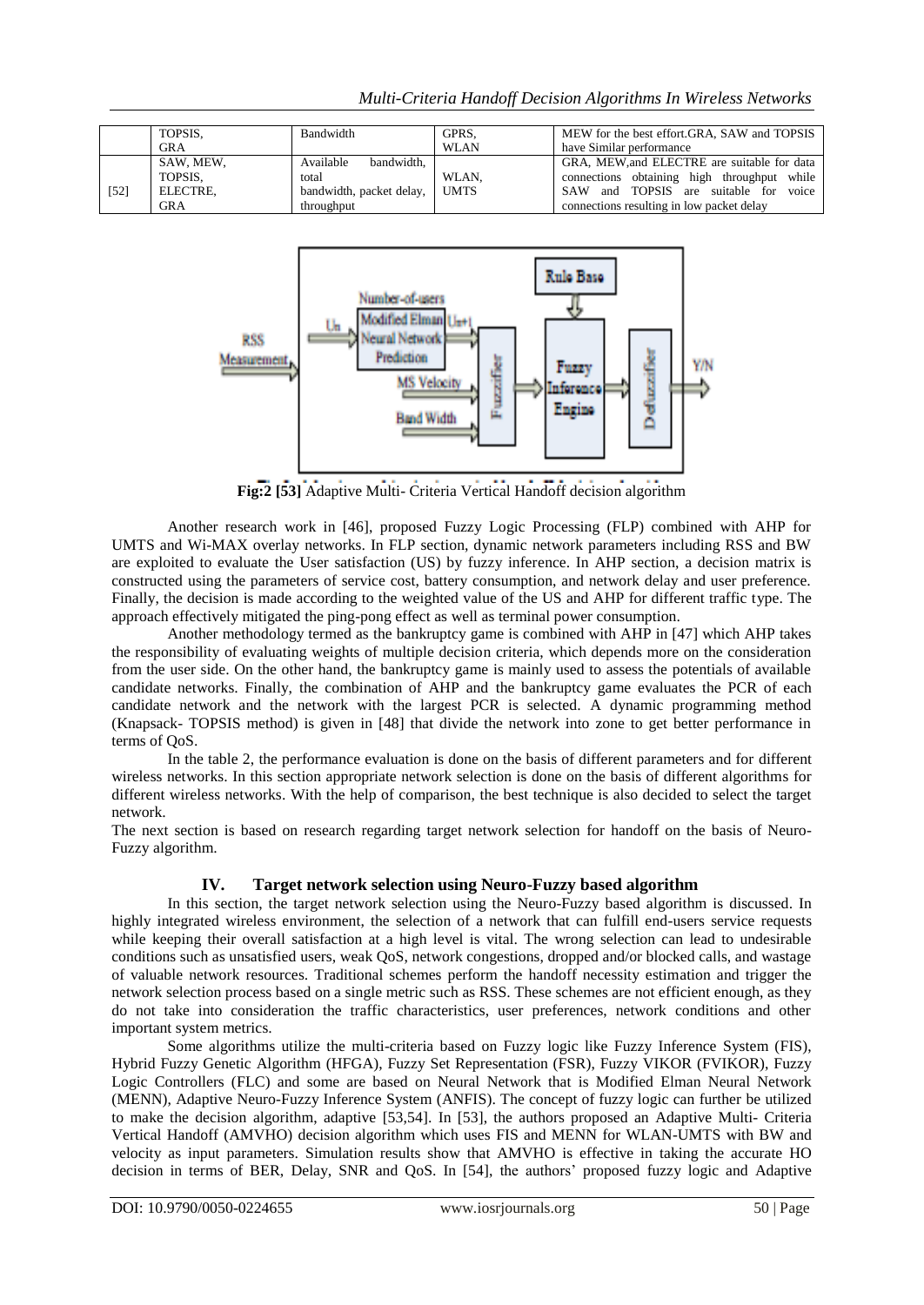Network Fuzzy Inference System (ANFIS) based vertical HO decision algorithms to reduce the number of HO. For HWN that consists of GSM/GPRS, Wi-Fi, UMTS and WI-Max technologies with the parameter data rate, monetary cost and RSSI information are processed as input of the developmentally fuzzy based system. After simulation, it is found that ANFIS reduced number of HO compared to SAW and the purely fuzzy based algorithm.The AMVHO algorithm



**Figure: 3 [4]** Handoff algorithm

consists of a MENN predictor and FIS as shown in Fig. 2. RSS measurement indicates the current radio link quality, and acts as a pretreatment that helps to decide, whether to trigger the decision process or not.

A similar approach exploiting the concept of Neuro and fuzzy is employed for High Altitude Platform (HAP) in [4]. This is based on Radial Basis Function Network (RBFN) to enhance QoS in HAP which provides services to users getting weak signal. The signals can be insufficient from the terrestrial system or can be covered area influenced by shadowing with RSS. The direction of MS, HAP position, traffic intensity, steerable antenna, the elevation angle of HAP and delay are input parameters of neural networks. Simulation results show that HO rate and dropping rate decreases as compared with other traditional method. Also HO rate increases if traffic intensity increases as well as HO rate decreases when mean arrival time increases. Conventional handoff algorithms are described as shown in Fig. 3 for various types of handoff algorithm. To raise the above discussed HO algorithm, to the next level, a highly efficient technique named as Genetic Algorithm (GA) is used in [55]. This cost effective approach is named as HFGA-VHA so as to provide a great potential and to perform different applications. A fuzzy logic based optimization approach for tuning fuzzy membership function is developed. Fig.4 explains the fundamental component of the ANN, an artificial neuron, Radial basis function (RBF) to the neural network for making handoff decisions. The authors in [56] proposed a VHD criteria based on input parameters of predicted RSS, BW and user preference. The results of HO decision are calculated by fuzzy logic based VHDA which is used to select the most appropriate network for MN. These selected MN is handled over to another nearby BS. Simulation results show that VHDA can make accurate HO decision and improved the performance of network.

The authors in [57] proposed a Grey theory based prediction algorithm which is used to get the predicted RSS, that can tell when to start a HO and reduces the ping-pong effect. This fuzzy theory based Fuzzy Quantization Decision Algorithm (FQDA) is applied to each of the candidate network and final optimized handoff decision can be made based on resulted Quantization Decision Value (QDV). Previous work is based on the Grey theory for the reduction of ping pong and new approach is based on predictive RSS and reduced fuzzy system using Rough set theory [58]. To reduce the ping –pong effect as well as call dropping probability, a predictive RSS with the dwell time scenario is proposed in which sugeno type of Fuzzy inference engine is used to achieve computational efficiency and can be applied in real time application.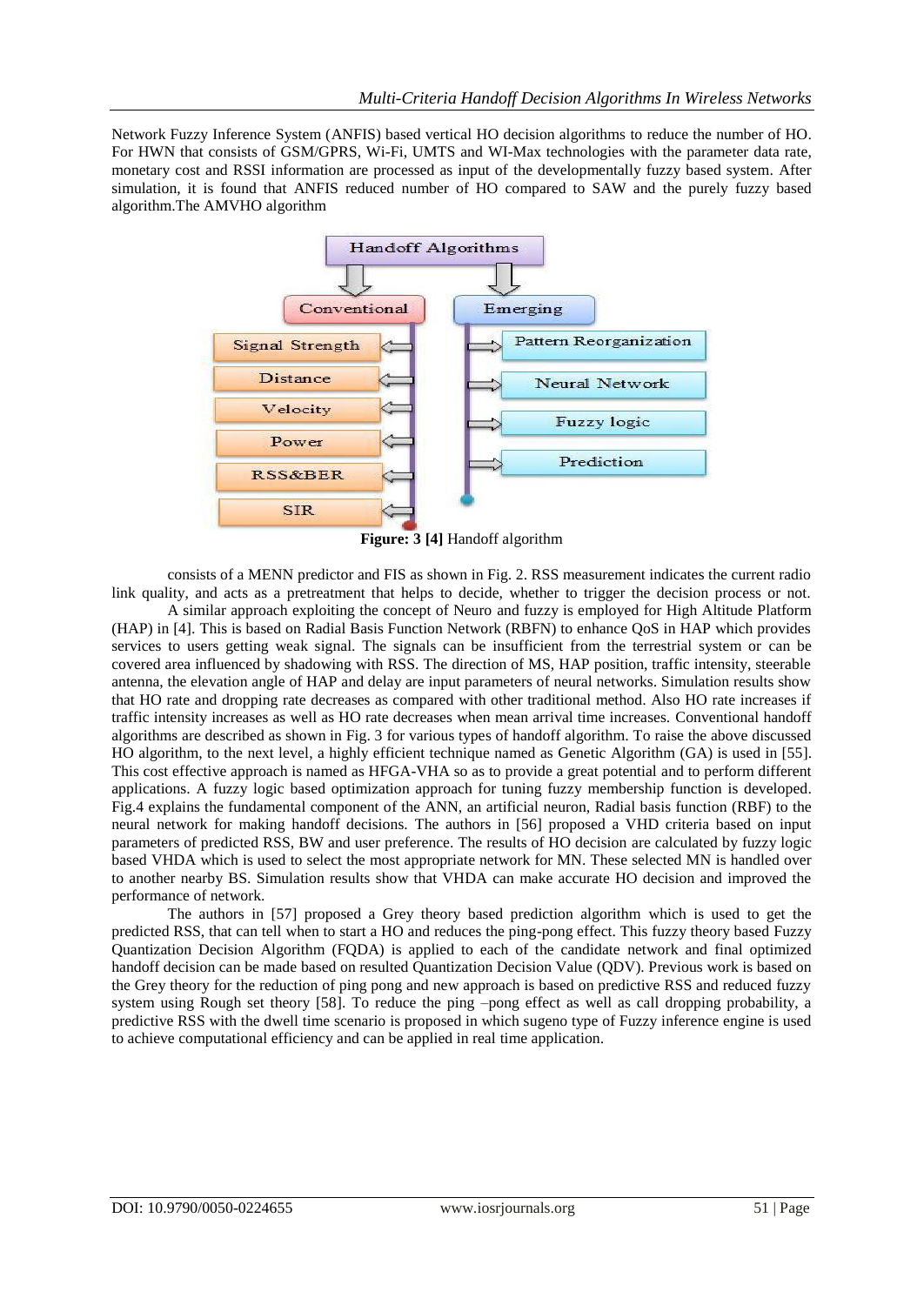

The RBFN consists of three different layers, an input layer, a hidden layer, and an output layer as shown in Fig. 5. The input layer acts as an entry point for the input vector; no processing takes place in the input layer. The hidden layer consists of several Gaussian functions that constitute arbitrary basis functions (called RBF); these basis functions expand the input pattern into the hidden layer space. This transformation from the input space to the hidden layer space is nonlinear due to nonlinear radial-basis functions. The output layer linearly combines the hidden layer responses to produce an output pattern. The multiplicative weighted utility function is also proposed [59,60]. In [59], the authors provide the optimization between QoS, cost and energy consumption and function is verified using Cobb Douglar based user satisfaction degree. The service is offered by the selected network and for the calculation of the overall rating of the network the aggregation of multicriteria are performed through the use of the FSR TOPSIS method in [60]. The authors in [61] presented the use of fuzzy logic concepts to design an adaptive multi-criteria VHDA which is cost effective and highly useful.

The authors in [62] presented a novel multi-attribute VHA for HWN which achieves seamless mobility while maximizing end-users satisfaction. To estimate the necessity of handoff and to select the target network basically two modules are designed. These modules utilize parallel FLC with reduced rule-set in combination with a network ranking algorithm. This is based on FVIKOR with the help of requested traffic class, the speed of the MS, network loading and users cost and security preferences. All the above methods are based on Fuzzy theory, but this new method is a neural network based VHDA Levenberg- Marquardt algorithm [63] which is capable of switching between Wi-Fi, GSM-GPRS, UMTS, Wi-MAX technology and to combine the parameters i.e. data rate, monetary cost, RSSI in order to initiate HO process. After comparison with classical method (MADM, SAW) and other VHA it is observed that this neural based proposed algorithm will reduce the maximum number of HO and handoff latency. An algorithm is based on Neuro-Fuzzy named as ANFIS [64] which is used to provide not only flexibility to LTE for initial deployment, but also the adaptive capability to optimize the efficiency of the handoff algorithm with minimal human interference. For the need of better mobility management LTE has introduced Self Organizing Networks (SON) in order to provide autonomous control over the management of the network.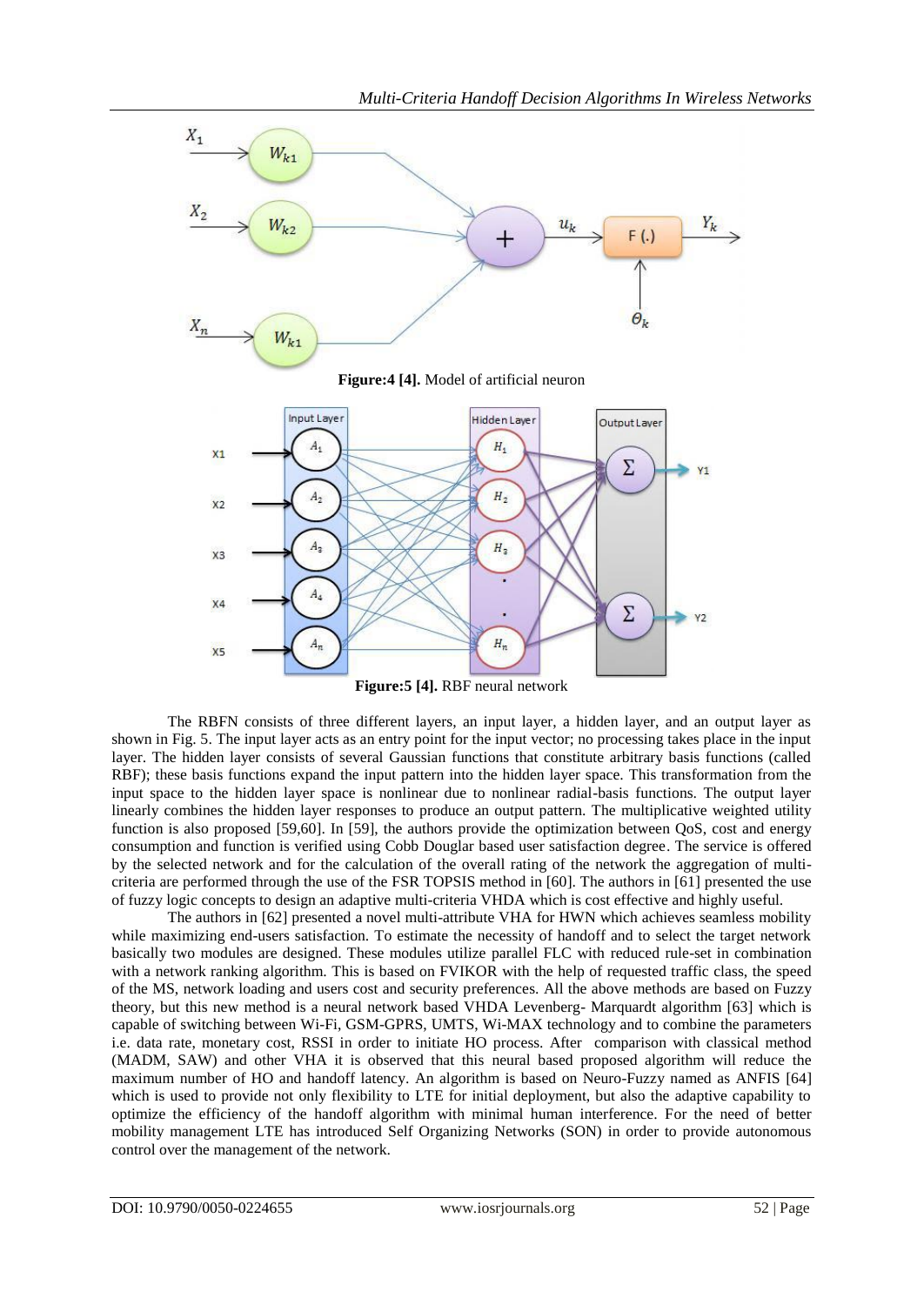### **V. Research Gap**

Though many researchers have done a lot of work on handoff decision methods, yet some research gap is still left which need to be filled in order to provide best services to mobile users. For instance, the authors in [4,38] considered multi-criteria parameters in terms of number of handoff, network balance, average blocking probability, BW, velocity as input, however, they ignored the impact of traffic load, latency, QoS, RSS, security while taking a decision about hands-off.

The authors in [23] improve the handoff in high-speed railway a speed of upto 500 km/h and speed above the given limit is a limitation of this research. In [24] algorithm is proposed only for 3G topology and author, considered a slow moving vehicle in the proposed model. So, 4G and high speed vehicle can also be used in next research. The authors in [45] ignored the impact of end-to-end latency, signaling load. In [48], security is the open issue.

The authors in [15] show that future wireless communication system will consist of various kinds of WAN, and seamless vertical HO between different network is a challenging problem in HWN.

In paper [16] the work can be extended in different ways that to design heuristics evaluate over a more complex network to derive procedural guidelines and examine the effectiveness of these research techniques in heterogeneous networks. When the research is for selection of the best technique like (TOPSIS, MADM, SAW, MEW, WPM, GRA, MDP, then multi-criteria method can be combined with other VHO methods such as cost function and fuzzy logic. This combination may improve the network performance.

In [40] other performance metrics like end-to-end latency, signaling load can be explored and in HO execution using mobility protocols like FMIPV6 is also an open issue.

In [48], security, support during HO through authentication schemes can be investigated for a vertical decision making process and this work can be extended to LTE system. Also the work can be implemented along with coupling architecture to measure the performance results.

### **VI. Conclusion**

In this paper, the multi-criteria based handoff decision algorithms have been discussed in detail. The researchers have considered a number of parameters in order to take a decision regarding network selection for handoff. Different algorithms have their contributions and limitations. Various MADM techniques based algorithms like TOPSIS, MEW, SAW and GRA, are also mentioned and analyzed in this paper. The research gap is found and then future scope is also given.

#### **References**

- [1]. Chandel, Sunetra, and Kamal Deep Jangra. "Review on an Intelligent Approach for Improving Handoff in Heterogeneous Wireless Sensor Networks."International Journal 3.6 (2015).
- [2]. Kassar, Meriem, Brigitte Kervella, and Guy Pujolle. "An overview of vertical handover decision strategies in heterogeneous wireless networks." Computer Communications 31.10 (2008): 2607-2620.
- [3]. Zekri, Mariem, Badii Jouaber, and Djamal Zeghlache. "A review on mobility management and vertical handover solutions over heterogeneous wireless networks." Computer Communications 35.17 (2012): 2055-2068.
- [4]. Alsamhi, Saeed H., and N. S. Rajput. "Neural Network in Intelligent Handoff for QoS in HAP and Terrestrial Systems." (2014).
- [5]. Bhute, Harsha A., P. P. Karde, and V. M. Thakare. "Vertical Handover Decision Strategies in Heterogeneous Wireless Networks." (2014).
- [6]. Madaan, Jyoti, and Indu Kashyap. "Vertical Handoff Decision Strategies in Heterogeneous Wireless Networks (2015)."
- [7]. Guo, Qiang, Jie Zhu, and Xianghua Xu. "An adaptive multi-criteria vertical handoff decision algorithm for radio heterogeneous network." Communications, 2005. ICC 2005. 2005 IEEE International Conference on. Vol. 4. IEEE, 2005.
- [8]. Mouratidis, Kyriakos, et al. "A threshold-based algorithm for continuous monitoring of k nearest neighbors." Knowledge and Data Engineering, IEEE Transactions on 17.11 (2005): 1451-1464.
- [9]. Song, Q., & Jamalipour, A. (2005, May). A network selection mechanism for next generation networks. In Communications, 2005. ICC 2005. 2005 IEEE International Conference on (Vol. 2, pp. 1418-1422). IEEE.
- [10]. Takagi, Hideyuki. "Introduction to fuzzy systems, neural networks, and genetic algorithms." Intelligent Hybrid Systems. Springer US, 1997. 3-33.
- [11]. Yan, Xiaohuan, Y. Ahmet Şekercioğlu, and Sathya Narayanan. "A survey of vertical handover decision algorithms in Fourth Generation heterogeneous wireless networks." Computer Networks 54.11 (2010): 1848-1863.
- [12]. Ormond, O., Murphy, J., & Muntean, G. M. (2006, June). Utility-based intelligent network selection in beyond 3G systems. In Communications, 2006. ICC'06 IEEE International Conference on (Vol. 4, pp. 1831- 1836). IEEE.
- [13]. Keeney, R. L., & Raiffa, H. (1993). Decisions with multiple objectives: preferences and value trade-offs. Cambridge university press.
- [14]. Polgár, Zsolt Alfréd, et al. "Vertical Handover Decision Algorithm for Heterogeneous Cellular-WLAN Networks." MACRo 2015 1.1 (2015): 1-12.
- [15]. Ning, Zhaolong, et al. "Markov-based vertical handoff decision algorithms in heterogeneous wireless networks." Computers & Electrical Engineering 40.2 (2014): 456-472.
- [16]. Mezzavilla, Marco, et al. "An MDP Model for Optimal Handover Decisions in mmWave Cellular Networks." arXiv preprint arXiv:1507.00387 (2015).
- [17]. Zhu, Jin, et al. "An Optimal Vertical Handoff Decision Algorithm for Multiple Services with Different Priorities in Heterogeneous Wireless Networks."Wireless Personal Communications (2015): 1-23.
- [18]. Bagdure, Nilakshee, and Bhavna Ambudkar. "Reducing Delay during Vertical Handover." Computing Communication Control and Automation (ICCUBEA), 2015 International Conference on. IEEE, 2015.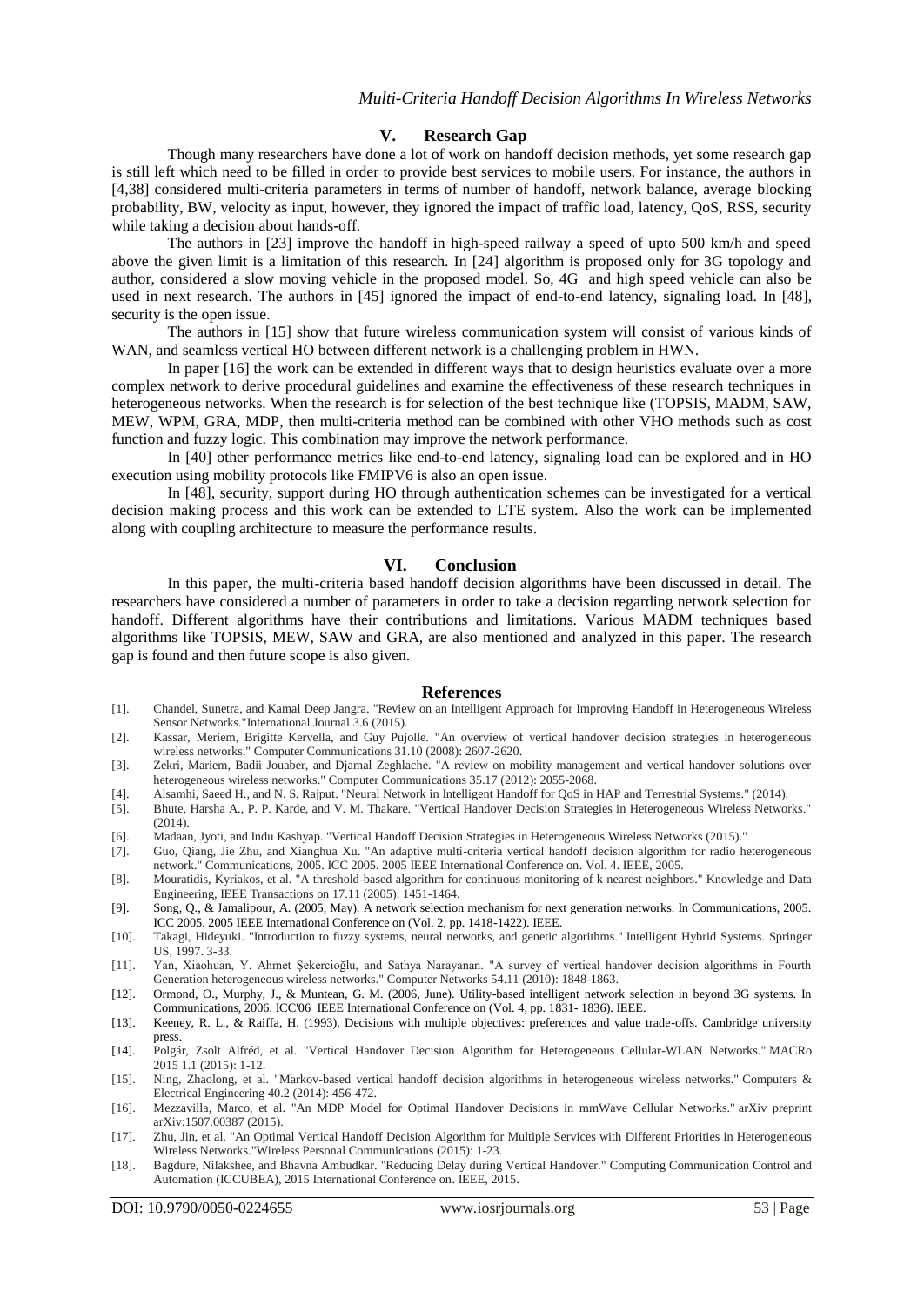- [19]. Prakash, Surya, et al. "Quality of Service Based Handoff Schemes for WiMAX/WLAN Networks." (2015).
- [20]. Klymash, Mykhailo, et al. "A Novel Approach of Optimum Multi-criteria Vertical Handoff Algorithm for Heterogeneous Wireless Networks." International Journal of Engineering and Innovative Technology (IJEIT) 4.5 (2014): 42-52.
- [21]. Velmurugan, T., Sibaram Khara, and B. Basavaraj. "Modified handoff algorithm for providing optimization in heterogeneous wireless networks." Evolving Systems 6.3 (2015): 199-208.
- [22]. Roy, Sanjay Dhar, and S. Reddy Vamshidhar Reddy. "Signal Strength Ratio Based Vertical Handoff Decision Algorithms in Integrated Heterogeneous Networks." Wireless personal communications 77.4 (2014): 2565-2585.
- [23]. Chen, Ming-ming, Yan Yang, and Zhang-dui Zhong. "Location-Based Handover Decision Algorithm in LTE Networks under High-Speed Mobility Scenario."Vehicular Technology Conference (VTC Spring), 2014 IEEE 79th. IEEE, 2014.
- [24]. Ali, Tamer, and Mohammad Saquib. "Analysis of an Instantaneous Packet Loss Based Vertical Handover Algorithm for Heterogeneous Wireless Networks." Mobile Computing, IEEE Transactions on 13.5 (2014): 992-1006.
- [25]. Ghormade, Priti B., and Jagruti J. Shah. "Approach to perform horizontal and vertical handoff in wireless network." Computer Engineering and Applications (ICACEA), 2015 International Conference on Advances in. IEEE, 2015.
- [26]. Rajinikanth, E., and S. Jayashri. "Identification of suitable parameters for predicting handoff in Heterogeneous wireless networks." Circuit, Power and Computing Technologies (ICCPCT), 2015 International Conference on. IEEE, 2015.
- [27]. Naeem, Bushra, et al. "Vertical handover decision using history-based communication graph for heterogeneous networks." Open Systems (ICOS), 2014 IEEE Conference on. IEEE, 2014.
- [28]. Abid, Meriem, Tara Ali Yahiya, and Guy Pujolle. "A utility-based handover decision scheme for heterogeneous wireless networks." Consumer Communications and Networking Conference (CCNC), 2012 IEEE. IEEE, 2012.\
- [29]. Savitha, K., and C. Chandrasekar. "Comparison of vertical handoff decision scheme in heterogeneous wireless network." Computational Intelligence and Computing Research (ICCIC), 2010 IEEE International Conference on. IEEE, 2010.
- [30]. Triantaphyllou, Evangelos, et al. "Multi-criteria decision making: an operations research approach." Encyclopedia of electrical and electronics engineering 15 (1998): 175-186.
- [31]. Chou, Shuo-Yan, Yao-Hui Chang, and Chun-Ying Shen. "A fuzzy simple additive weighting system under group decision-making for facility location selection with objective/subjective attributes." European Journal of Operational Research 189.1 (2008): 132- 145.
- [32]. Williams, Ryan. "A new algorithm for optimal constraint satisfaction and its implications." Automata, Languages and Programming. Springer Berlin Heidelberg, 2004. 1227-1237.
- [33]. Wu, Hsin-Hung. "A comparative study of using grey relational analysis in multiple attribute decision making problems." Quality Engineering 15.2 (2002): 209-217.
- [34]. Monahan, George E. "State of the art—a survey of partially observable Markov decision processes: theory, models, and algorithms." Management Science28.1 (1982): 1-16.
- [35]. Taniuchi, Kenichi, et al. "IEEE 802.21: Media independent handover: Features, applicability, and realization." Communications Magazine, IEEE 47.1 (2009): 112-120.
- [36]. Omheni, Nouri, et al. "A MIH-based approach for best network selection in heterogeneous wireless networks." Journal of Systems and Software 92 (2014): 143-156.
- [37]. Savitha, K., and C. Chandrasekar. "Trusted network selection using SAW and TOPSIS algorithms for heterogeneous wireless networks." arXiv preprint arXiv:1108.0141 (2011).
- [38]. Savitha, K., and C. Chandrasekar. "Vertical Handover decision schemes using SAW and WPM for Network selection in Heterogeneous Wireless Networks."arXiv preprint arXiv:1109.4490 (2011).
- [39]. Khan, Murad, and Kijun Han. "An optimized network selection and handover triggering scheme for heterogeneous self-organized wireless networks."Mathematical Problems in Engineering 2014 (2014).
- [40]. Mahardhika, Gita, Mahamod Ismail, and Rosdiadee Nordin. "Vertical Handover Decision Algorithm Using Multicriteria Metrics in Heterogeneous Wireless Network." Journal of Computer Networks and Communications 2015 (2015).
- [41]. Drissi, Maroua, and Mohammed Oumsis. "Performance evaluation of multi-criteria vertical handover for heterogeneous wireless networks." Intelligent Systems and Computer Vision (ISCV), 2015. IEEE, 2015.
- [42]. Tabrizi, Haleh, Golnaz Farhadi, and John Cioffi. "A learning-based network selection method in heterogeneous wireless systems." Global Telecommunications Conference (GLOBECOM 2011), 2011 IEEE. IEEE, 2011.
- [43]. Houda, Mzoughi, et al. "Optimizing handover decision and target selection in LTE-A network-based on MIH protocol." Communications (ICC), 2014 IEEE International Conference on. IEEE, 2014.
- [44]. Trestian, Ramona, Olga Ormond, and Gabriel-Miro Muntean. "Performance evaluation of MADM-based methods for network selection in a multimedia wireless environment." Wireless Networks (2014): 1-19.
- [45]. Pahal, Sudesh, Brahmjit Singh, and Ashok Arora. "Cross Layer Based Dynamic Handover Decision in Heterogeneous Wireless Networks." Wireless Personal Communications 82.3 (2015): 1665-1684.
- [46]. Ji, Xiaolong, Jing Zhang, and Sulei Zhu. "A Novel Vertical Handoff Algorithm for UMTS and WiMAX Heterogeneous Overlay Networks." Information Science and Control Engineering (ICISCE), 2015 2nd International Conference on. IEEE, 2015.
- [47]. Liu, Bin, et al. "AHP and game theory based approach for network selection in heterogeneous wireless networks." Consumer Communications and Networking Conference (CCNC), 2014 IEEE 11th. IEEE, 2014.
- [48]. Malathy, E. M., and Vijayalakshmi Muthuswamy. "Knapsack-TOPSIS Technique for Vertical Handover in Heterogeneous Wireless Network." PloS one 10.8 (2015)
- [49]. Martinez-Morales, Jose D., Ulises Pineda-Rico, and Enrique Stevens-Navarro. "Performance comparison between MADM algorithms for vertical handoff in 4G networks." Electrical Engineering Computing Science and Automatic Control (CCE), 2010 7th International Conference on. IEEE, 2010.
- [50]. Martı´nez-Morales, J. D., Pineda-Rico, U., & Stevens-Navarro, E. (2010). Performance comparison between MADM algorithms for vertical handoff in 4G networks. In 2010 7th International Conference on Electrical Engineering Computing Science and Automatic Control (CCE) (pp. 309–314). doi:10.1109/ICEEE. 2010.560864.
- [51]. Stevens-Navarro, Enrique, and Vincent WS Wong. "Comparison between vertical handoff decision algorithms for heterogeneous wireless networks."Vehicular technology conference, 2006. VTC 2006-Spring. IEEE 63rd. Vol. 2. IEEE, 2006.
- [52]. Lahby, Mohamed, Leghris Cherkaoui, and Abdellah Adib. "An enhanced evaluation model for vertical handover algorithm in heterogeneous networks."arXiv preprint arXiv:1206.1848 (2012).
- [53]. Çalhan, Ali, and Celal Çeken. "An adaptive neuro-fuzzy based vertical handoff decision algorithm for wireless heterogeneous networks." Personal Indoor and Mobile Radio Communications (PIMRC), 2010 IEEE 21st International Symposium on. IEEE, 2010.